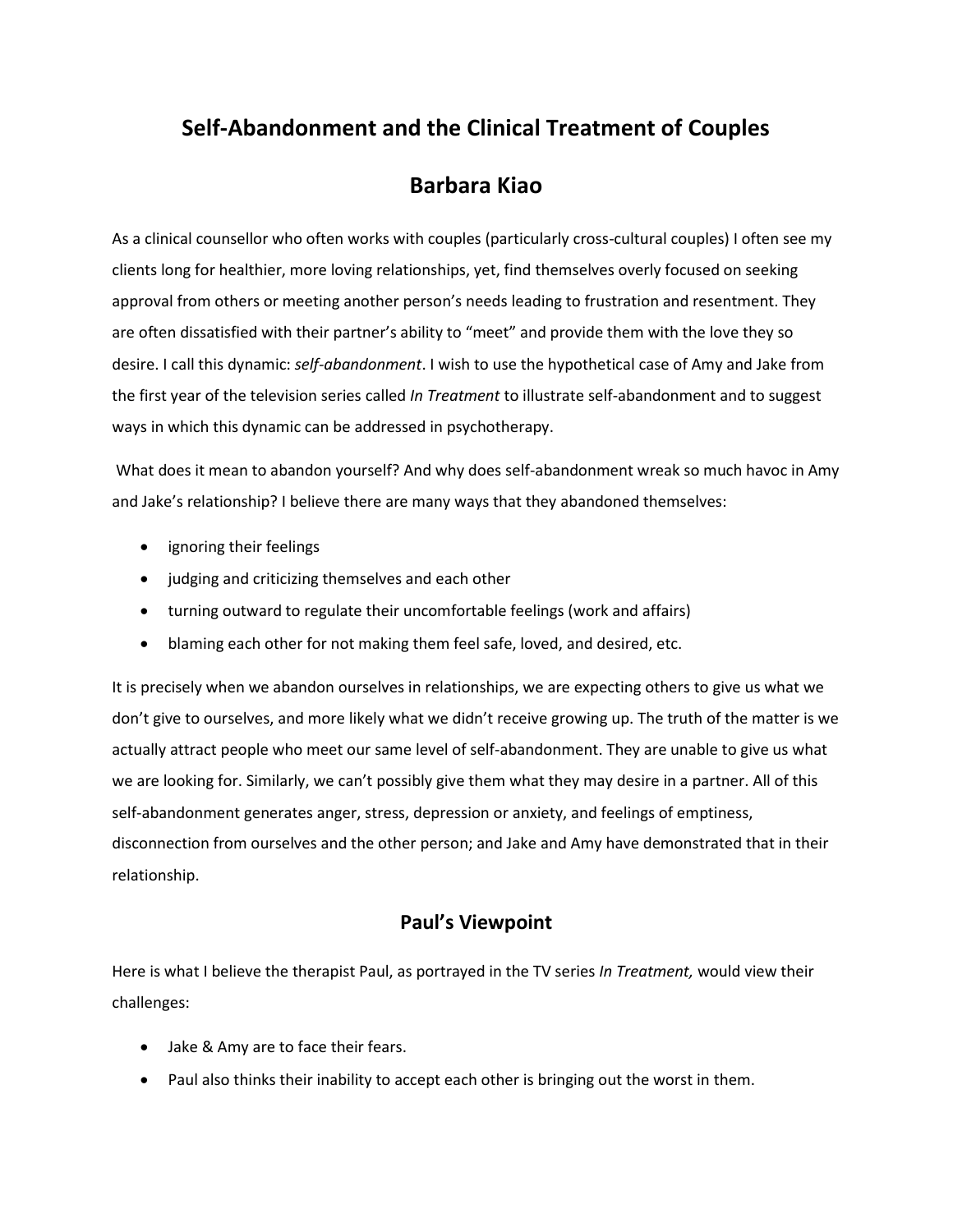- Amy's behavior sometimes encourages Jake's suspicion of her.
- Paul also went on to educate them that relationship is not about "yes" or "no" to their abortion; it is more complex than that.
- It is quite possible that Jake believes with Amy's pregnancy it could be a form of control over her.
- They are trying to force their perspectives onto each other and after a while becomes a power struggle and that has become the dynamic between the two.
- Paul's most poignant point is that it seems Jake and Amy's intimacy was created with a conspiracy between them (Amy was married to Nick when they first met) and when Amy tries to step out of the house to break up that conspiracy, it made Jake uptight, therefore, the conflict between them intensifies.
- Paul suggested that sometimes ending a conflict between them may not be a good thing for the relationship because they are so used to that and when the conflict stops the interest stops.
- Paul also realized that both Jake & Amy have little boundaries.
- Amy claims Jake is pathetic so she does not have to look at her own insecurities.
- It is highly possible that Jake married his "father".

### **An Alternative Viewpoint**

I have a different perspective in viewing this couple's relationship challenges. I have already mentioned earlier of the concept of self-abandonment. In my opinion, it is more about the treatment of neurotic conflicts. As Paul mentioned, they do not realize that their relationship deeply provokes each other and leads them into an encounter with those aspects of their family histories, of themselves (immature defenses) and their experiences that are most painful for them (childhood wounds).

In Amy's case: She feels disregarded, judged, disrespected or outright shamed or abandoned; her feelings that are familiar to her:

- to be emotionally alone in the face of "helplessness"
- identified with "toxic shame" for her father's death and she thinks her mother has never forgiven her; she's overweight when young; and she was triggered by her recent miscarriage and affair
- behavior of self-hatred & self-abandonment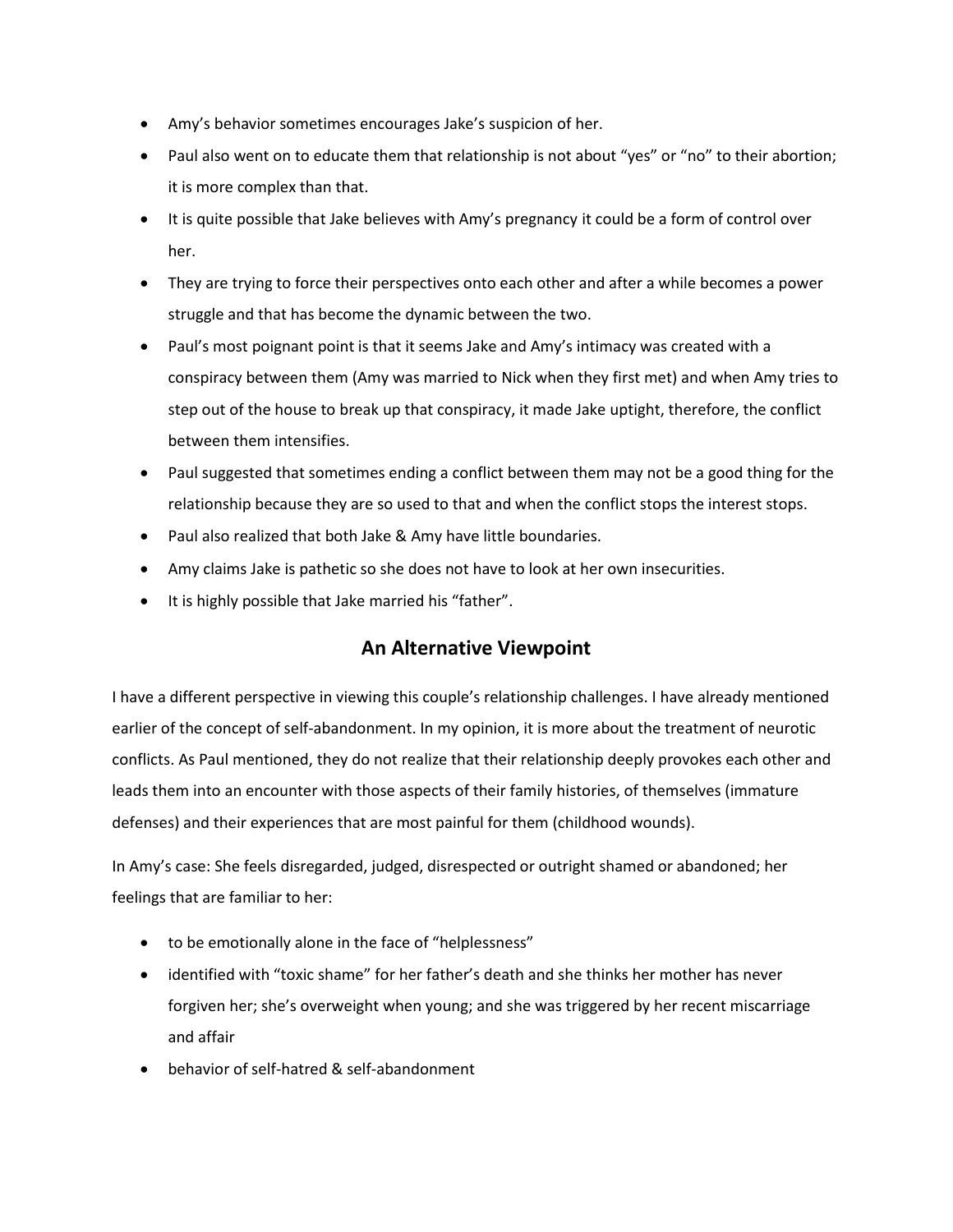• she demonstrated behaviors that illustrated by Karen Horney's 'Self-Theory' – vacillating between despised self and ideal self.

In Jake's case: He too is deep in his own old wounds because his father being a narcissist and a "know-itall" he criticizes Jake frequently and so with absence of attention, approval and validation, Jake also feels judged, inadequate, jealous and distrust. Similar to Amy, the feelings that are familiar to him is to be emotionally alone in the face of "neglect" and "helplessness". His career is regarded not as successful when compared to Amy's and by his parents and the society's standards. He's after all an under achiever because he is a well-read man. My point of view is that he too has identified with 'toxic shame' for his lack of ambition and self-hatred and self- abandonment.

#### **Toxic Shame and the Art of Loving**

Their love according to Eric Fromm's theory of Love is considered immature. Erich Fromm in The Art of Loving describes immature love is symbiotic love, transitory and illusory. Mature form of love is attained through the retention of the individual self rather than like Amy and Jake loss through symbiosis. It is out of the desire for human connection comes a desire to fuse with another person, for the two to become in essence one. Fromm claims that the deepest, most pressing need of mankind is to overcome a sense of loneliness and separation.

My assessment is that both Amy and Jake have identified with their 'toxic shame', I think it is important for me to explain the two concepts of toxic shame and self- abandonment here. Shame is one of the most debilitating emotional reactions we have, it can literally suck the living day lights out of us from living our lives. However, shame is a learned behavior, or what's considered right or wrong based on our cultural or family messages. Shame is always a reaction to judgment either from someone else or ourselves. Toxic shame is a long-standing shame that kind of bleeds into how you see yourself, others and situations. This is the type of shame that is common in a lot of individuals who have identified themselves with it and as in Amy and Jake.

Dr. Brene Brown (researcher on vulnerability, courage, worthiness, and shame at the University of Houston Graduate College of Social Work) … she indicates that shame is the most powerful, master emotion. It is the fear that we're not good enough or that something's inherently wrong with us. Shame corrodes the very part of us that believes we are capable of change.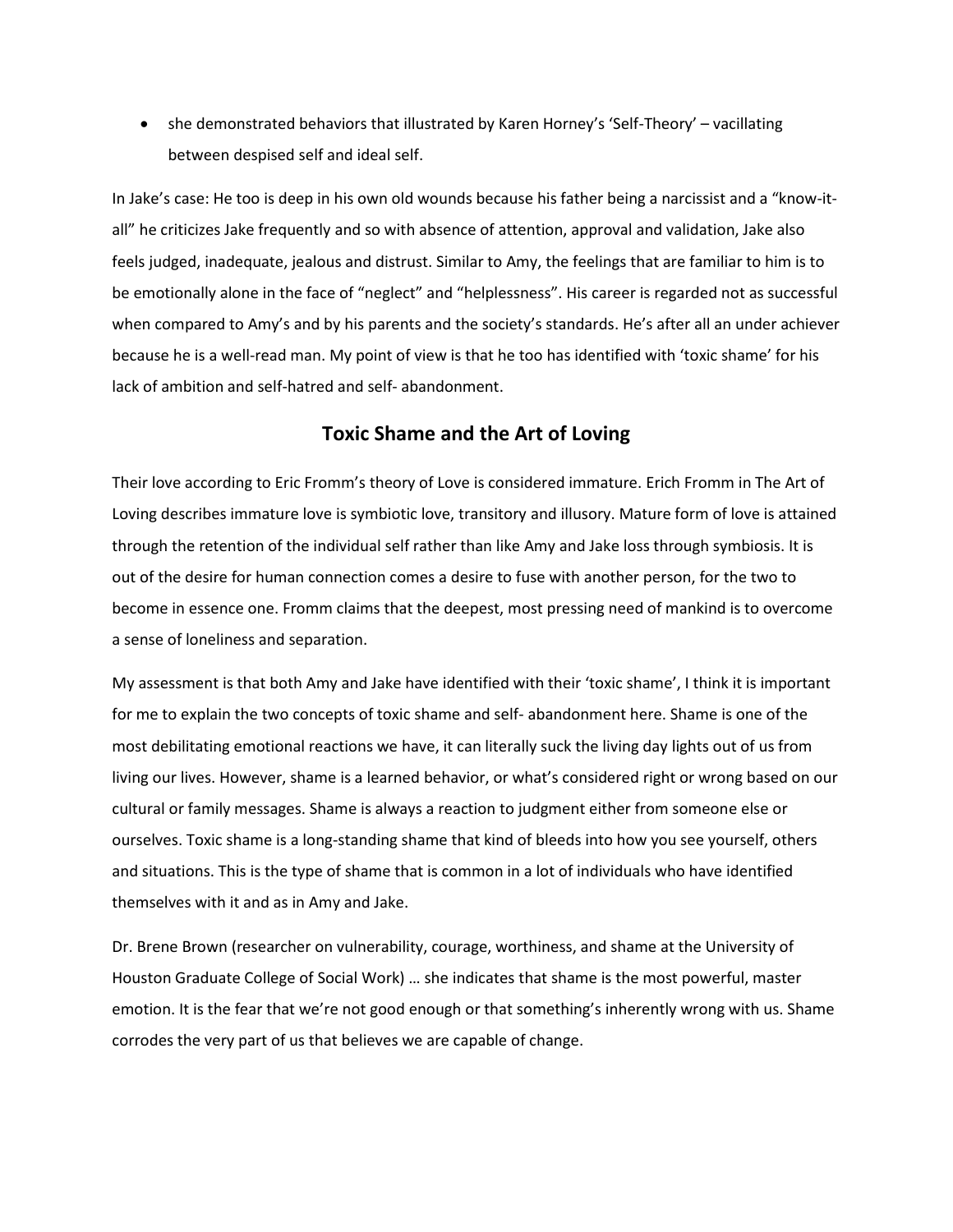While there are many kinds of relationship challenges (on the surface), I do believe they are generally caused by one thing and that is self-abandonment. Self-abandonment is at the core of so much that people are suffering from --- the anxiety and depression; guilt; shame and anger; relationship problems and all variations of addictions; all come from self-abandonment & self-rejection.

I think both Amy and Jake are no exception:

- As I mentioned from the start that they make each other responsible for their feelings of safety, happiness and self-worth that they created a lot of problems in their relationship.
- There is self-judgment --- Amy and Jake are self-critical and fault finding.
- They abandon themselves by making somebody else (each other) responsible for their feelings. And so, when they are ignoring their feelings and staying in their head not being in their body and turning to their self-judgment, is it any wonder why they blame each other for their feelings? Is it any wonder why the "victim" archetype is constantly at play?

## **Treating Jake and Amy**

The goal to achieve true healing and connectedness with Jake and Amy is paramount—first and foremost, is to continue excavating their individual underlying belief system that are governing their relationship (i.e. habitual assumptions; premises and attitudes that determine the way they respond to each other & life events dealing with infertility; mismatch of life goals, temperaments; and infidelity.)

Using MiCBT (integrating mindfulness with traditional Cognitive Behavioral Therapy) to raise their consciousness and to pay attention to all distressing feelings rather than protect against them. Also to educate them on healthy communication skills; containment skills; Gottman's 4 Horsemen of the Apocalypse; Sternberg's Triangular Theory of Love; Chapman's Five Love Languages and provided other practical tools and exercises to help them not only to stop creating the drama but more importantly to treat each other with respect if not love. To help them set the intention to learn to be a loving adult rather from the old operating systems that are operating from their shame-based ego wounded self (i.e. teach them to welcome, embrace and process all their uncomfortable feelings with compassion); guide them through a step-by-step process to explore the thoughts & distorted beliefs from their wounded selves that may be causing them shame, fear and pain so to release anger and pain in healthier ways

When watching Paul (the therapist) working with Jake and Amy, I also saw some of the sources of their disagreements and differences are not just based on behavioral and communication levels rather it goes